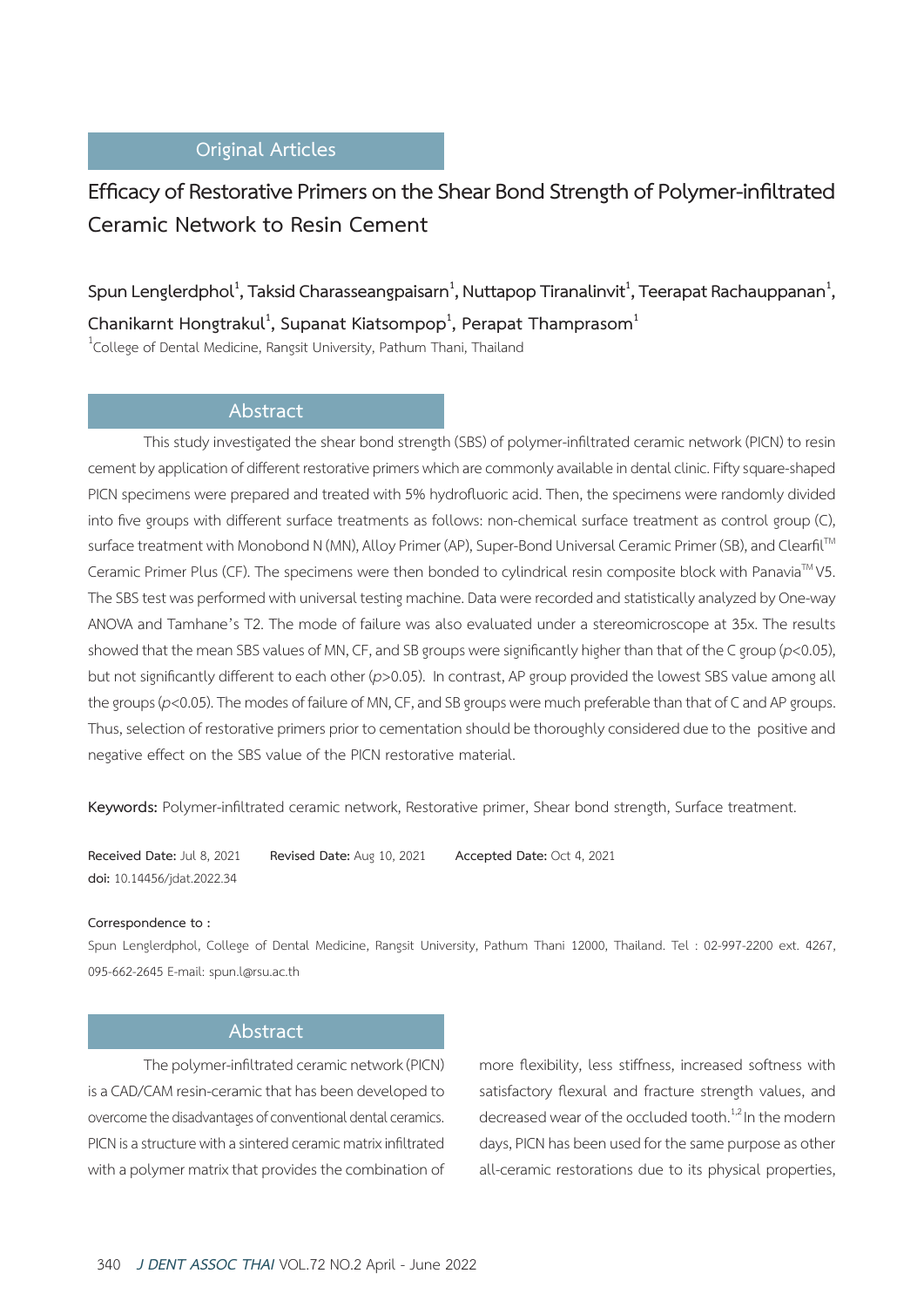tooth-like appearance, and its ability to bond with various resin cements. Many studies have also shown that the PICN can be repaired with resin composite which is convenient for the patient and dentist in routine dental practice. $3,4$ 

For PICN in this study, we used Vita Enamic® which is composed of ceramic 86% by weight (silica-based ceramic), and polymer 14% by weight (mostly UDMA). Thus, the bonding of PICN restorations utilizes the similar procedure as other silica-based dental ceramic by surface treatment and resin cement for the cementation. Surface treatment provides the mechanical and chemical retention, which significantly increases the bond ability of the restoration. $3-6$ Surface treatment with hydrofluoric acid (HF) creates mechanical retention by increasing the surface roughness of restoration, which in turn increases the surface area. Subsequently, the application of silane coupling agent promotes the chemical retention of the restoration to resin cement  $3-8$ 

In the present dental market, there are various commercially restorative primers available to select from, for instance, metal primer, ceramic primer, and universal restorative primer. Each primer is different in composition, ratio, or even method of application. The 10-MDP (10-Methacryloyloxydecyl dihydrogen phosphate) is commonly recommended for use with base metal alloy, alumina, and zirconia restorations. The sulfuric derivative primers, such as VBATDT (6-(4-vinylbenzyl-n-propyl) amino-1,3,5-triazine-2,4-dithione), are recommended for use with noble metal alloy restoration. The silane coupling agent, 3-MPS (3-methacyloxypropyl-trimethoxysilane or γ-MPS) is recommended for use with silica-based restoration. The different types of restorative primers may be available in separated bottles or a mixture in one bottle. The component of ceramic primers could be only silane coupling agent (i.e., RelyX™ Ceramic Primer and Porcelain liner M), or silane coupling agent with 10-MDP (i.e. ClearfilTM Ceramic Primer Plus and Super-Bond Universal Ceramic Primer). Furthermore, the universal restorative primers which are composed of silane coupling agent, 10-MDP, and sulfuric derivative are also available. The advantages of universal restorative primer are the ease of use and the lower cost than buying separate bottles.

Silane coupling agent increases the wettability of the restorative surface, and Si-OH group bonds with silicon oxide on silica-based material and its C=C chain has chemical reaction with the organic matrix of resin $9,10$ , while 10-MDP increases bond ability on tooth structures, resin composites, and zirconia based materials.<sup>11-13</sup>

As the popularity of PICN is increasing, and thus inevitably becoming widely used in the routine dental practice, it's interesting to explore how different restorative primers in the daily dental practice affect the bond ability of PICN restoration. The purpose of this study was to investigate and to compare the effect of the restorative primers on the shear bond strength between PICN and resin cement. The null hypothesis was the shear bond strength between PICN and resin cement would not be affected by the different restorative primers.

### **Materials and Methods**

The 50 square-shaped PICN specimens (VITA Enamic® , VITA Zahnfabrik, Bad Säckingen, Germany) sized 6x7x3 mm<sup>3</sup> were prepared by low speed cutting machine (IsoMet™, Buehler, Illinois, USA). The specimens were invested into the PVC mold with acrylic resin (Unifast™ Trad, GC cooperation, Tokyo, Japan) at the same level of acrylic resin. Then, the specimens were polished with metallographic paper P400, P600, P800 and P1000 respectively, using polishing machine (Nano 2000 grinder-polisher, Pace Technologies, Tucson, USA) under pressure of 4 kg/cm<sup>3</sup>, 200 rpm for 15 minutes. All specimens were subsequently cleaned with deionized water in ultrasonic bath for 2 minutes and dried with oil-free air. The 80-µm thickness tape (ScotchBlue™ Painter's Tape, 3M ESPE, Minnesota, USA), sized 10x10 mm<sup>2</sup> with the hole of 3 mm in diameter were placed on to the specimens prior to surface treatment of each specimen. The surface of the prepared specimens was treated with 5% hydrofluoric acid (VITA Ceramics Etch, VITA Zahnfabrik, Bad Säckingen, Germany) for 60 seconds and cleaned with deionized water for 60 seconds and dried with oil-free air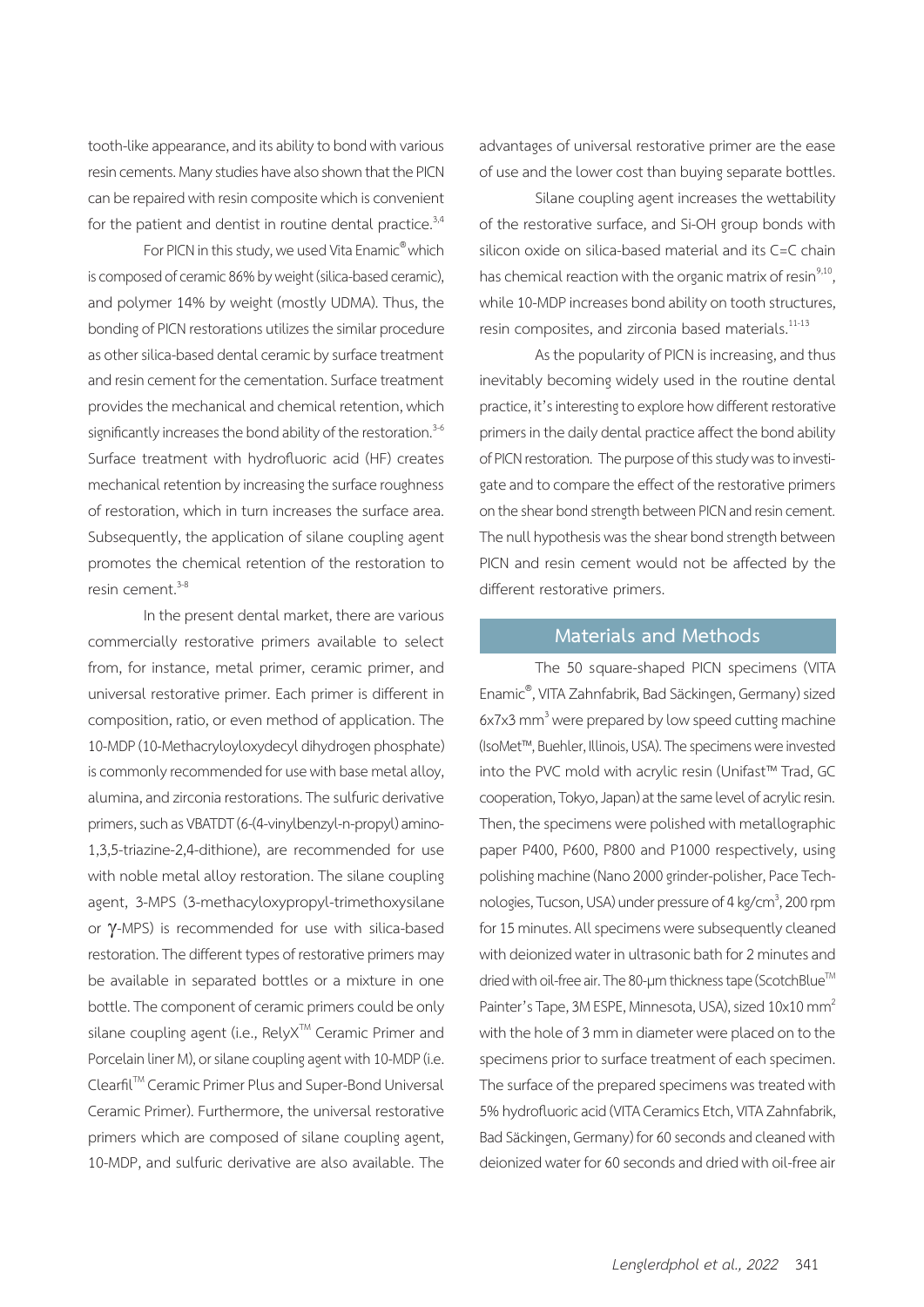for 10 seconds. The PICN specimens were randomly divided into five groups (n=10), one control group and four different restorative primers, as follows:

- Group 1: The surface was left untreated with any restorative primer as a control group (C).
- Group 2: The surface was treated with Monobond N (MN).
- Group 3: The surface was treated with Super-Bond Universal Ceramic Primer SB).
- Group 4: The surface was treated with Clearfil™ Ceramic Primer Plus (CF).
- Group 5: The surface was treated with Alloy Primer (AP).

The restorative primers were applied on the prepared surface according to the manufacturer's instruction as shown in table 1. Then, the 3-mm in diameter and height of cylindrical composite resin specimens (Clearfil™ DC core, Kuraray Noritake Dental Co., Ltd., Tokyo, Japan) were fabricated and cemented to PICN specimens with Panavia $\mathbb{I}^M$ V5 (Kuraray Noritake Dental Co., Ltd., Tokyo, Japan). The bonded specimens were placed under pressure of 1 kg using Durometer (PTC Instruments, California, USA). The excessive cement was removed, and light cured by light curing unit (Elipar<sup>™</sup> FreeLight 2, 3M ESPE, Minnesota, USA) for 20 seconds at four sides and kept under pressure for

10 minutes. The bonded specimens were incubated in  $37^{\circ}$ C water for  $24\pm2$  hours in the dark environment. The SBS test was performed by universal testing machine (Shimadzu EZ-S, Shimadzu, Kyoto, Japan) with load cell 500 N and crosshead speed of 0.5 mm/min where the blade of testing machine was 1 mm in vertical dimension away from the bonded interface. The SBS values were collected and statistically analyzed by IBM SPSS Statistics 22 (IBM, New York, USA). The surfaces of fractured specimens, both on PICN and resin composite side, were investigated under the stereomicroscope at 35x magnificent level which could be classified into 3 categories as follows: $14$ 

1) Adhesive failure: the failure occurred at the interface between composite resin and resin cement (Adh CR) or between resin cement and VITA Enamic® (Adh RE) more than 75 % of all areas

2) Cohesive failure: the failure occurred in the substrates of resin composite (Co C), resin cement (Co R) or VITA Enamic® (Co E) more than 75 % of all areas

3) Mixed failure: the failure which combined adhesive and cohesive failures, occurring at the interface and in the substrates where more than 25 % of both Adhe RE and Co E were observed.

| Primer                                  | Instruction                                                                              |
|-----------------------------------------|------------------------------------------------------------------------------------------|
| <b>MN:</b> Monobond N                   | Apply a thin coat of Monobond N with a microbrush to the pre-treated surfaces. Allow     |
| (Ivoclar Vivadent AG, Liechtenstein)    | the material to react for 60 seconds. Subsequently, disperse any remaining excess with   |
|                                         | a strong stream of air.                                                                  |
| AP: Alloy Primer (KURARAY CO., LTD.m)   | Apply the Alloy Primer to specimens with brush and leave it dry.                         |
| SB: Super-Bond Universal                | 1. Dispense an equal number of drops of UNIVERSAL PRIMER Parts A & B (1:1 ratio) into    |
| Ceramic Primer (Sun medical, Japan)     | a clean mixing well and mix with a brush.                                                |
|                                         | 2. Apply the mixture to the surface to be bonded.                                        |
|                                         | 3. Blow lightly if the liquid remained.                                                  |
| <b>CF:</b> Clearfil Ceramic Primer Plus | 1. Dispense the necessary amount of Clearfil Ceramic Primer Plus into a well of the      |
|                                         | mixing dish immediately before application.                                              |
|                                         | 2. Apply Clearfil Ceramic Primer Plus to the adherent surface of the restoration with an |
|                                         | applicator brush.                                                                        |
|                                         | 3. Dry the entire adherent surface sufficiently using mild, oil-free air flow.           |

| Table 1 The manufacturer's instruction for each primer |  |
|--------------------------------------------------------|--|
|--------------------------------------------------------|--|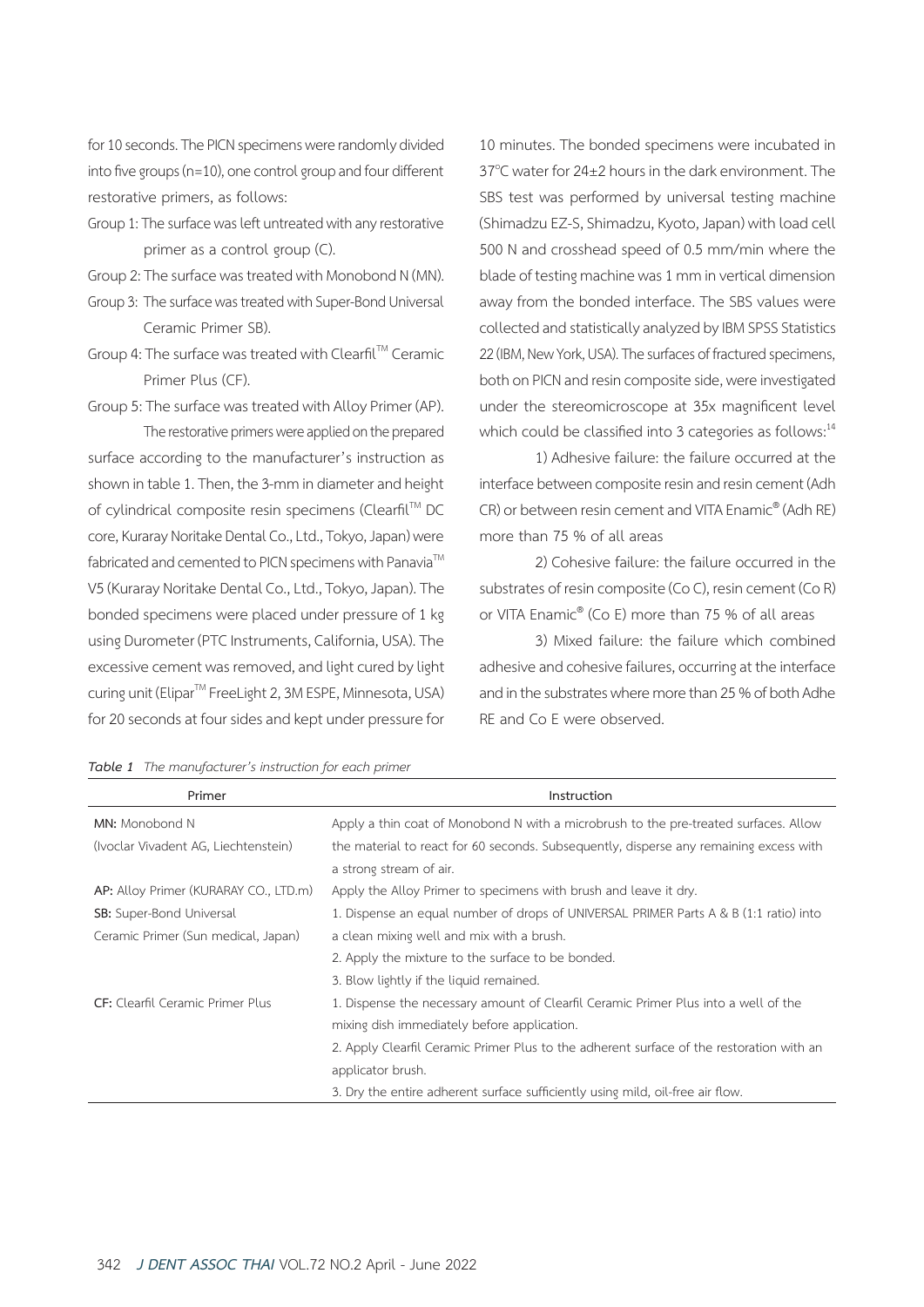The data of each group were analyzed by Kolmogorov Smirnov test and showed normal distribution in all groups. However, the Levene's test showed unequally homogeneity of variances. Thus, One-way ANOVA and post hoc Tamhane's T2 tests were chosen for the statistical analysis at 95% confidence level.

The mean SBS value and standard deviation of each group are shown in Table 2.

*Table 2 The meanSBSvalue(MPa)and standard deviationof each group (mean ± SD)*

| Group     | Mean $SBS \pm SD$             |
|-----------|-------------------------------|
| $\subset$ | $13.10 + 1.40^{\circ}$        |
| MN        | $16.33 \pm 1.67$ <sup>A</sup> |
| <b>SB</b> | $14.81 + 0.52$ <sup>A</sup>   |
| CF        | $15.07 + 0.78$ <sup>A</sup>   |
| AP        | $11.42 \pm 0.66$              |

*\* The same superscript capital letter means there was no significant difference at 95% confidence level*

The results showed that the mean SBS value of MN, CF and SB groups were significantly higher than that of the C and AP groups (*p*<0.05). Among these three groups, the MN group showed the highest SBS values followed by the CF and SB groups, but not significantly different (*p*>0.05). Only the AP group showed significantly lower mean SBS value than that of the others (*p*<0.05).





The mode of failure (Figure 1) showed that the C and AP groups exhibited only adhesive failure between the resin cement and VITA Enamic® (Adh RE) in all specimens. The others showed Adh RE combined with mixed failure (Adh RE with Co E). The MN group showed the most mixed failure followed by the CF and SB groups.

## **Results Discussion**

The bond strength of the PICN restorations could be improved by mechanical and chemical surface treatments. The mechanical method, roughening the surface, was performed by grinding, etching or sandblasting on the inner surface of restoration, while using various types of primer according to the chemical structure of restorative materials could provide proper chemical bond of the ceramic restoration to resin cement. According to the manufacturer's specification, the dominant composition of VITA Enamic® is aluminaenriched feldspar ceramic network (86% by weight) which is composed of SiO<sup>2</sup> 58-63% by weight and Al<sub>2</sub>O<sub>3</sub> 20-23% by weight. The ceramic network is strengthened by an acrylate polymer network, with both networks fully integrated with one another. The polymer is a mixture of two dimethacrylates: UDMA and TEGDMA (14% by weight). The manufacturer's recommendation for surface treatment of VITA Enamic® is the application of 5% hydrofluoric acid for 60 seconds, rinse for 60 seconds and dry with oil-free air as mechanical surface treatment. Then, applying the silane coupling agent containing restorative primer for chemical surface treatment similar to the surface treatment for the silicabased ceramic restorative material.

Previous studies showed that surface treatment of PICN restoration significantly increased the bond strength of PICN and resin composite in various resin cements.<sup>3-8</sup> In 2016, Campos found that hydrofluoric acid etching achieved the highest bond strength compared to air-abrasion and no treatment groups.<sup>6</sup> Bello *et al*, reported that mechanical retention from sandblasting technique provided more surface roughness than 5 % hydrofluoric acid etching, but there was not significantly different in term of bond strength when applying the silane-coupling agent.<sup>3</sup> Conejo *et al.* in 2020, also reported that 5 % hydrofluoric acid etching for 60 seconds or 120 seconds followed by silanization provided the highest bond strengths.<sup>8</sup>

In this study, the mechanical surface treatment was performed by application of 5 % hydrofluoric acid according to manufacturer's recommendation. After that, 4 different restorative primers, commonly available in dental clinic, were chosen according to the different types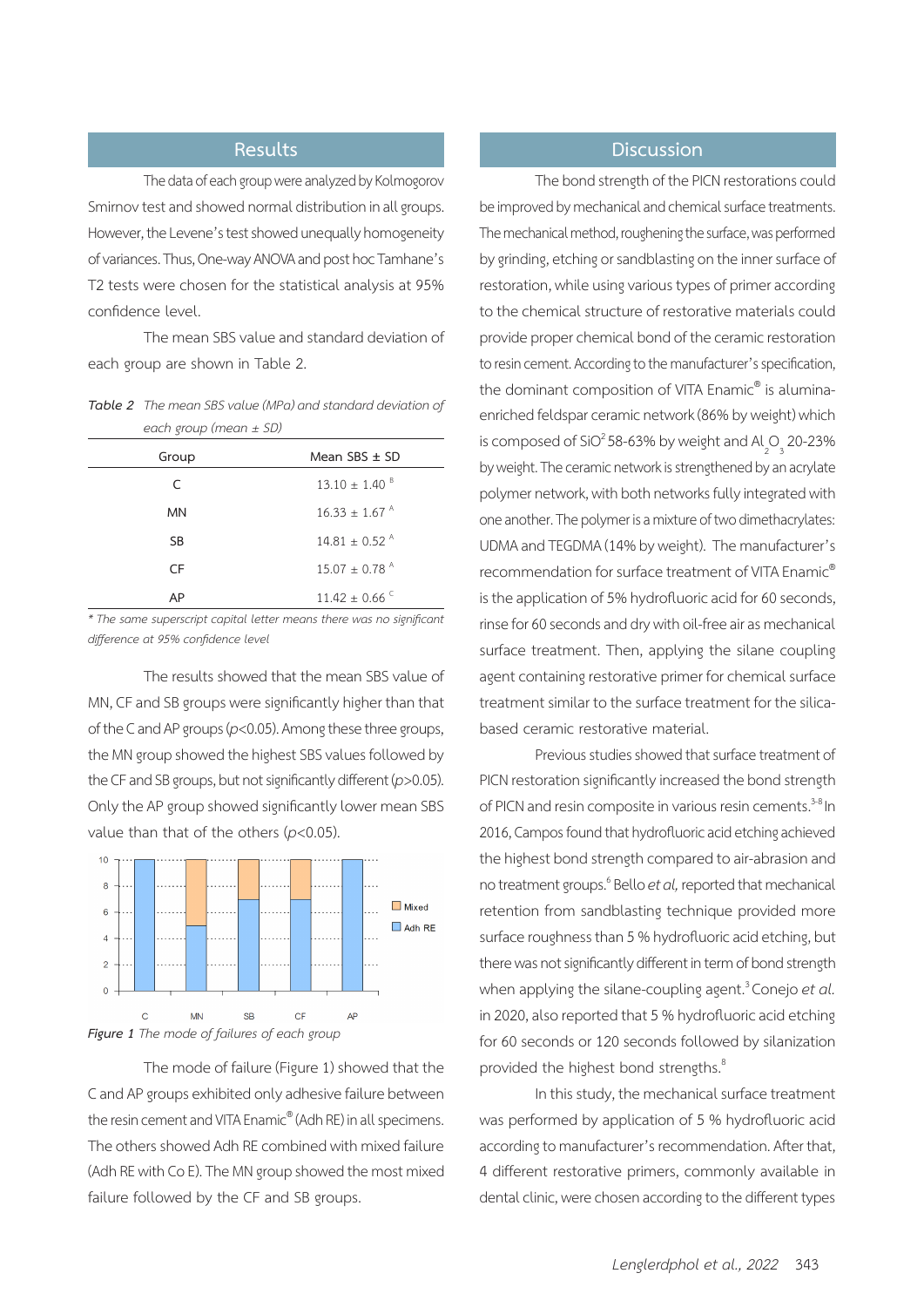of compositions and the number of primer bottles. Alloy Primer is composed of VBATDT and 10-MDP. Monobond N is composed of silane coupling agent, 10-MDP and 10- MDDT (10-methacryloyloxydecyl 6,8-dithiooctanoate). ClearfilTM Ceramic Primer Plus is composed of 10-MDP and silane coupling agent. Super-Bond Universal Ceramic Primer is also composed of 10-MDP and silane coupling agent, but in separate bottles. The composition of restorative primers are shown in Table 3.

|  | Table 3 Compositions of restorative primers in this study |  |  |  |  |  |
|--|-----------------------------------------------------------|--|--|--|--|--|
|--|-----------------------------------------------------------|--|--|--|--|--|

| Trade name           | Manufacturer                    | Compositions                                                                                                                      | Lot No. |
|----------------------|---------------------------------|-----------------------------------------------------------------------------------------------------------------------------------|---------|
| Monobond N           | Ivoclar Vivadent, Liechtenstein | Ethanol, water, 3-MPS, 10-MDP and 10-MDDT                                                                                         | X17917  |
| Super-Bond Universal | Sun medical, Japan              | Liquid A: MMA and 10-MDP                                                                                                          | RR1     |
| Ceramic Primer       |                                 | Liquid B: MMA and 3-MPS                                                                                                           | RR1     |
| Clearfil™ Ceramic    | Kuraray Noritake dental, Japan  | Ethanol, 3-MPS and 10-MDP                                                                                                         | 8T0038  |
| Primer Plus          |                                 |                                                                                                                                   |         |
| <b>Alloy Primer</b>  | Kuraray Noritake dental, Japan  | Acetone, 10-MDP and VBATDT                                                                                                        | 870094  |
|                      |                                 | * 2 MDC 2 Trimathons silve Invonced mothers data to 10 MDD 10 Mothers developed dibudragen phoephote 10 MDDT 10 mothers developed |         |

tthoxysilyl)propyl methacrylate , 10-MDP = 10-Methacryloyloxydecyl dihydrogen phosphate, 10-MDDT = 10-methacryloxydecyl *6,8-dithiooctanoate and VBATDT = 6-(4-Vinylbenzyl-n-propyl)amino-1,3,5-triazine-s,4dithiol*

The resin cement used in this study was Panavia<sup>TM</sup> V5 which is a novel resin cement. Previous studies showed higher bond strength of Panavia™ V5 compared with Panavia<sup>™</sup>  $F2.0^{15,16}$ . It also showed higher color stability than Panavia<sup>TM</sup> SA due to the amine-free composition.<sup>17</sup> The Panavia<sup>TM</sup> V5 is MDP-free in cement paste, but 10-MDP is still available in adhesive. Thus, Panavia™ V5 was chosen in this study to eliminate the effect of 10-MDP in resin cement, which may confound the effect of 10-MDP in the restorative primer.

The results of our study showed that MN, CF and SB groups which are silane containing restorative primer could significantly improve the SBS value compared with the C group. This is in agreement with previous recent studies.<sup>5,6,8,18,19</sup> Hence, the null hypotheses of this study was rejected. The use of silane coupling agent is recommended for promoting the surface wettability of the restoration and the chemical bond between resin cement and silica-based materials.20 The siloxane group (inorgano-functional group) of the silane coupling agent could react with the silica substrate on the surface, while the organo-functional group such as methacrylate could co-polymerize with the resin cement.21-23 In 2016, Schwenter et al investigate the etching of VITA Enamic® with 5% HF followed by application of silane coupling agent, increased the shear bond strength between VITA Enamic® and resin composite cement.<sup>18</sup>

Tanapon *et al* subsequently reported the shear bond strength between lithium disilicate glass ceramic and resin cement. They found that the application of any type of silane coupling agent significantly increased the bond strength when compared with the untreated group.<sup>24</sup> These confirm the important role of silane coupling in promoting the chemical bond; covalent Si-O-Si bonds, of the silica component in VITA Enamic® and even in lithium disilicate ceramic.

Although MN, CF, and SB groups all contain silane coupling agent, they are different in their compositions and the number of primer bottles. This might affect the bond strength. Monobond N primer and Clearfil™ Ceramic Primer Plus are single bottle restorative primer. In contrast, Super-Bond Universal Ceramic Primer is the two-bottle system. Due to the manufacturer's data which are shown in Table 3, the mixing ratio of liquid A and liquid B of Super-Bond Universal Ceramic Primer might affect the shear bond strength. The among of the silane coupling agent may be different in concentration when mixing with 10-MDP. Furthermore, the homogeneity of the mixture may cause the distribution of silane coupling agent which leads to lower SBS value of the SB group compared with the MN and CF groups, but not significantly different. Thus, further studies may observe the effect of different ratio of liquid A and liquid B on the bonding ability between silica-based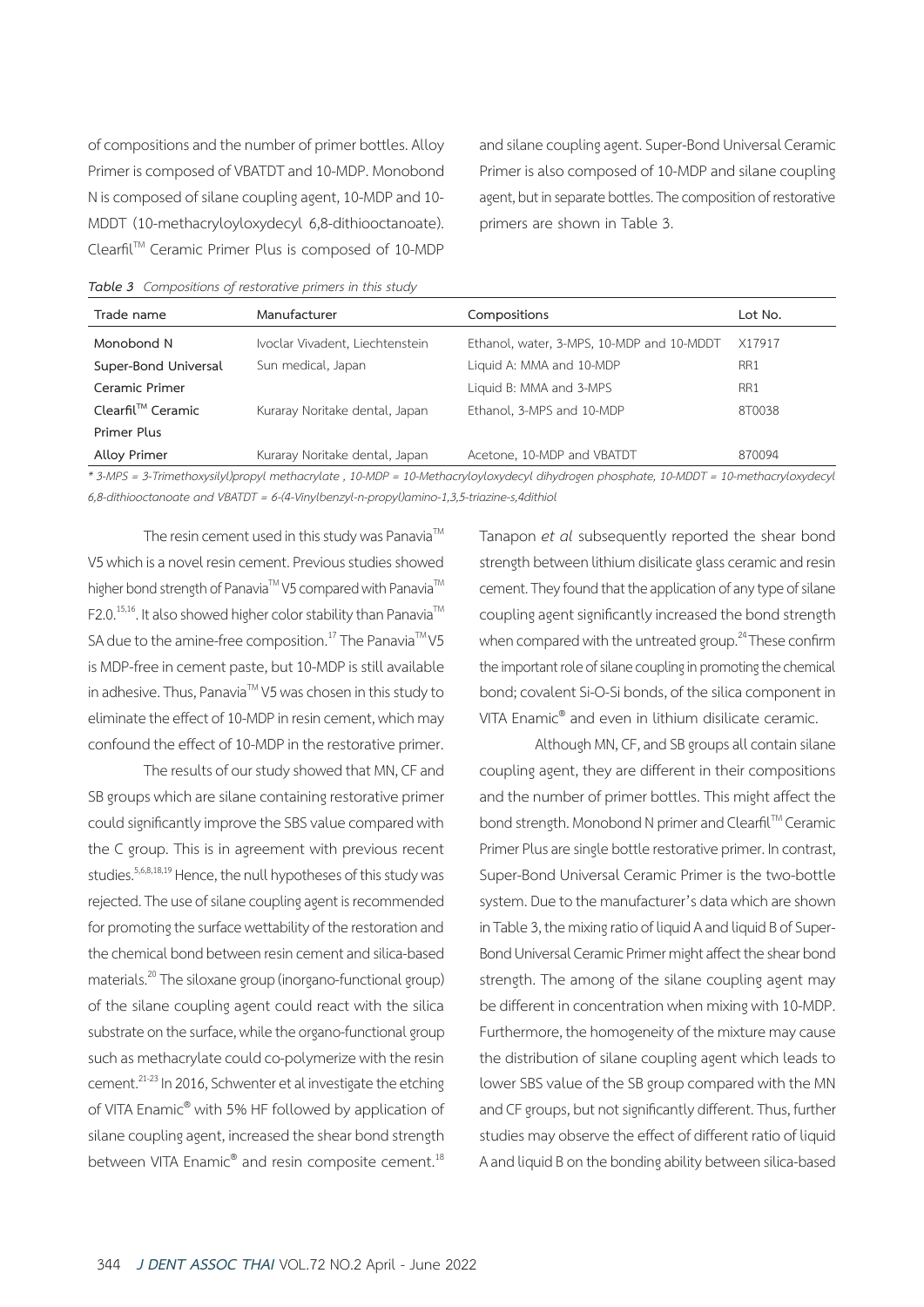restoration to resin cement. Including, one-bottle primer compared with mixing of two-bottle system of Super-Bond Universal Ceramic Primer.

According to Cui *et al*, the degree of conversion of polymer matrix in PICN was 82.17%,<sup>25</sup> hence the chemical bond between resin cement and polymer matrix in PICN seems to be a minor part to create the chemical bond. From previous studies, 10-MDP could improve surface wettability and enhance mechanical bonding in zirconia restoration<sup>11,13,26</sup>, but the number of studies in silica-based and polymer-based restoration is still limited. The increase of surface wettability may improve the bond strength of restoration via mechanical retention.<sup>26</sup> However, the result showed the lowest mean SBS values in the AP group, which contains 10-MDP and VBATDT, hence 10-MDP might not enhance the bonding to PICN.

The VBATDT in Alloy primer and the 10-MDDT in Monobond N are the sulfur containing component, but the results in this study showed the significantly contrast SBS values. One possible reason might be the chemical structure differences, specifically sulfur containing component. VBATDT monomer consists of thiol group, while 10-MDDT monomer consists of disulfide group. The VBATDT is a restorative primer that contains thiol group and vinyl group on the end chain of each side. The coupling mechanism occurs by transforming thione into thiol and formation of the bond on the precious metal surface, and copolymerization of the vinyl groups with the resin cement. The thiol group-containing monomers are known to inhibit polymerization as they act as a substrate causing chain reaction movement in radical polymerization.<sup>27</sup> In our study, the AP group showed the significantly lowest mean SBS value and even significantly lower than that of the control group. This might be the negative effect of the unreacted thiol groups on bond strength. Since there is no metal oxide layer on the bonding surfaces, hence, the coupling mechanism cannot occur. Therefore the excess unreacted thiol group in VBATDT might cause the inhibition of the propagation of vinyl or acrylic free radicals, leading to inhibition of the resin cement polymerization and bond strength may deteriorate at the primer-applied surface. $27$ For this reason, the Monobond N that contains 10-MDDT (disulfide groups) had no negative effect on the SBS value in this study.

The mode of failure investigation in this study showed all adhesive failure between resin cement and PICN (Adh RE) in the C and AP groups. This could imply that the bond is the weakest point of the bonded interface, $18$ while the MN, CF, and SB groups showed Adh RE and mixed failure (Adh RE with Co E). This result is in agreement with the SBS value which revealed that the C, and AP groups showed significantly lower SBS values than those of the MN, CF, and SB groups. Thus, it might be concluded that the bond strength between resin cement and PICN is the weakest point and could be improved by applying the silane containing restorative primer which is in accordance with the mean SBS value observed in the study.

### **Conclusion**

From the result of this study, it could be concluded as follows:

1. Restorative primers that contain Silane coupling agent increase the SBS between VITA Enamic® and resin composite via PanaviaTM V5 by the chemical bond with silica-component in VITA Enamic®. .

2. Restorative primers that contain VBATDT decrease the SBS between VITA Enamic® and resin composite via Panavia™ V5 due to the unreacted VBATDT which may inhibit the polymerization of resin cement.

3. 10-MDP in restorative primers does not improve the SBS between VITA Enamic<sup>®</sup> and Panavia<sup>™</sup> V5.

Although many types of restorative primers are available in dental clinic, selection of the proper restorative primer for use with the PICN restoration should be thoroughly considered. The restorative primer may positively or negatively affect the bond strength. Thus, dentist should properly select the restorative primer to enhance the bond strength of the restoration and to avoid the negative effect which decreases the SBS of the restoration to resin cement.